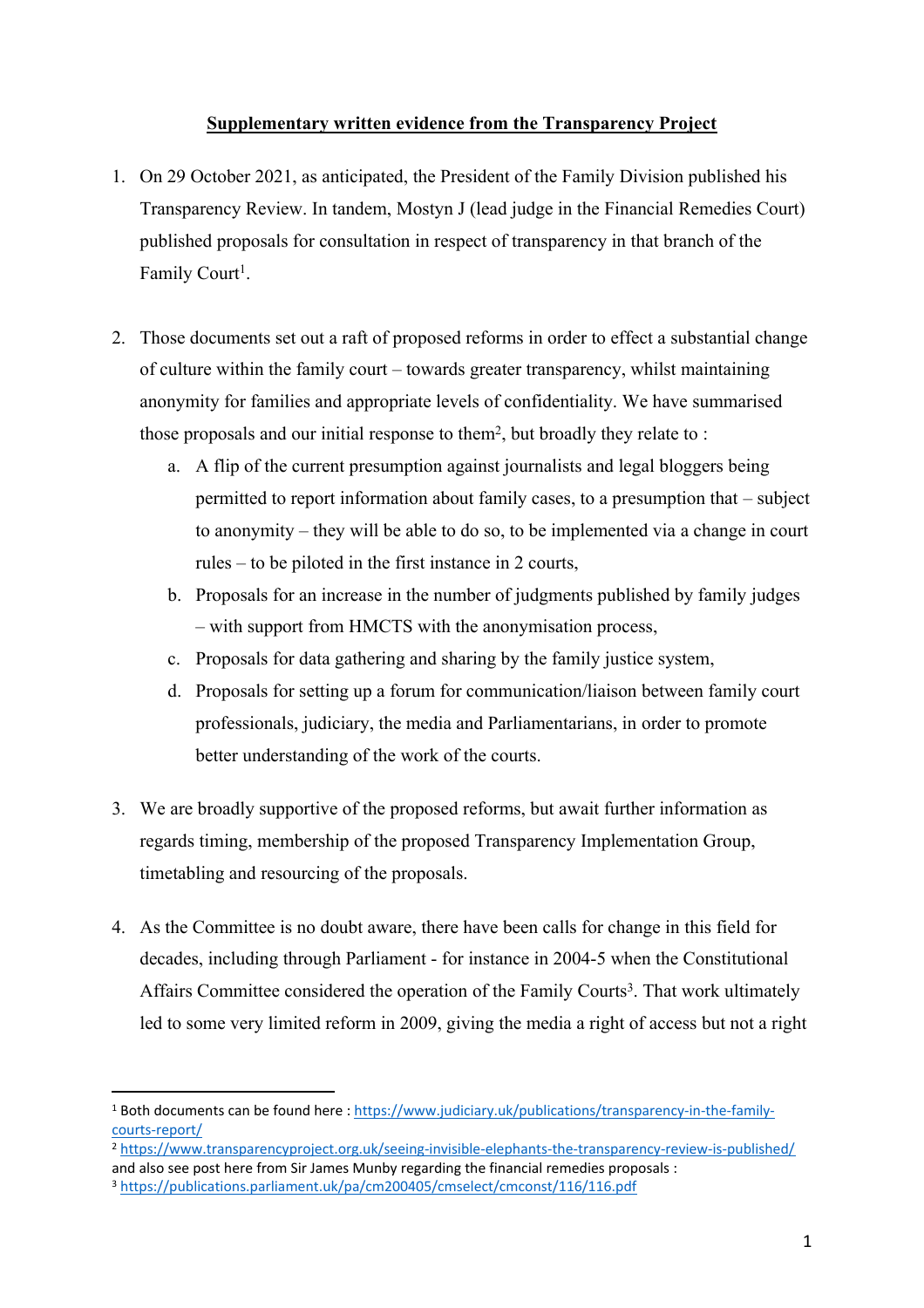to report. Further legislation in 2010 was enacted via the Children Schools & Families Act 2010 but this was later repealed without being brought into force.

- 5. We would like to invite the Justice Committee to consider the proposals for reform documents as part of its inquiry, in particular those aspects of the proposals where Parliament and or Parliamentarians and Government might be able or required to assist, namely :
	- a. In respect of s12 Administration of Justice Act 1960,
	- b. In respect of the potential involvement of Members of Parliament in communication and liaison initiatives,
	- c. In respect of those matters which require resourcing, in order to be implemented in full, in particular the proposed Anonymisation Unit, which is critical to both achieving transparency and maintaining proper protection for families and children
	- d. In respect of those matters which are to be the subject of further consultation, namely :
		- i. Access to documents by the media / bloggers,
		- ii. The detail of proposed rule changes around reporting, including
			- 1. how best to achieve a situation where published judgments do not contain inappropriate detail (for example graphic descriptions of abuse which might be traumatising or sought out for inappropriate reasons),
			- 2. The approach to the naming of local authorities, social workers, experts and treating professionals
		- iii. The Financial Remedies Court proposed 'Reporting Permission Order' (consultation open until 26 November),
		- iv. The details of the proposed pilot.
- 6. We would like to invite the Committee to consider scheduling an oral evidence session, specifically looking at open justice in the context of Family Proceedings.

## **Lucy Reed**

## **Barrister and Chair of The Transparency Project For and on behalf of The Transparency Project Team**